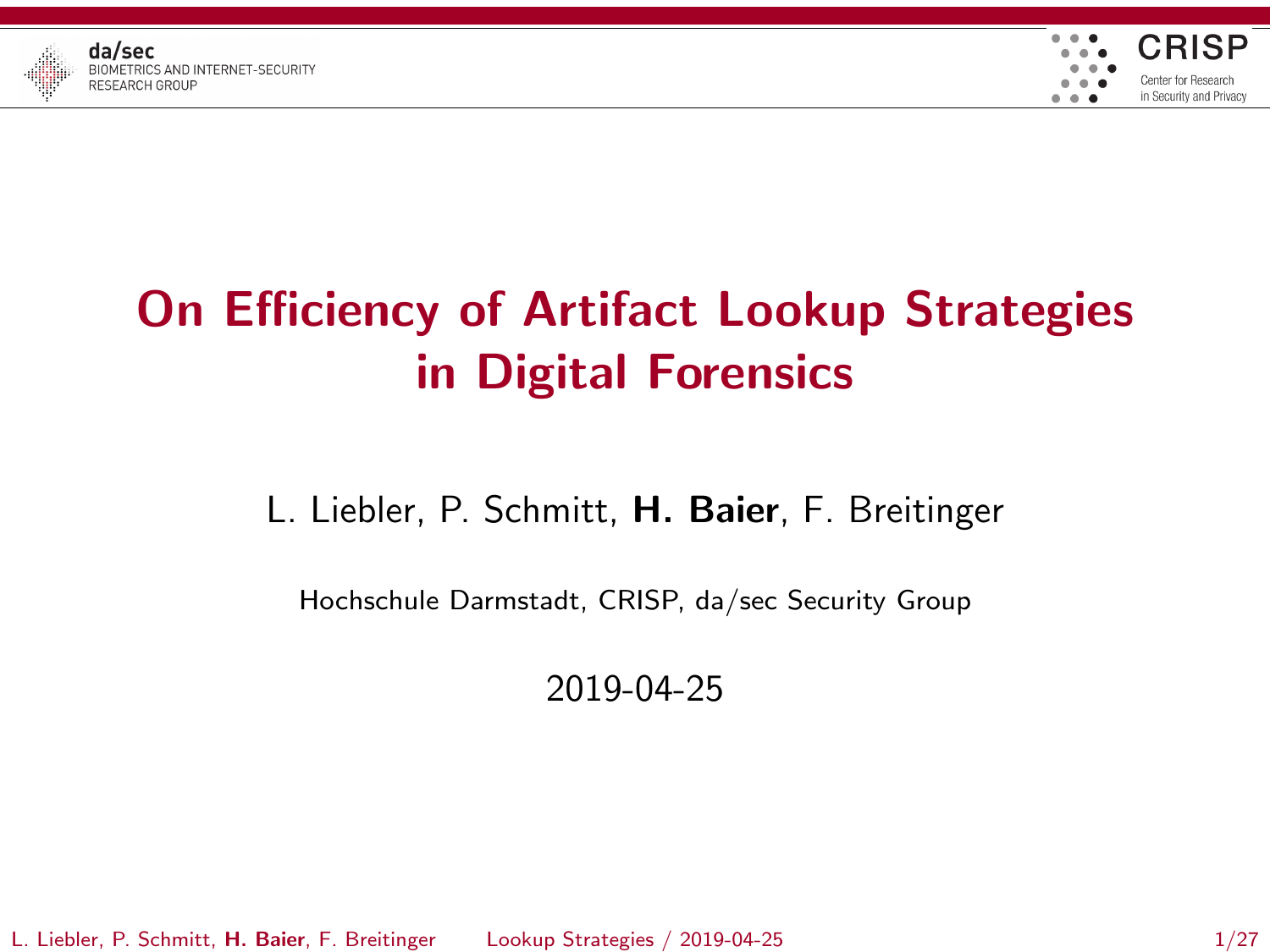



<span id="page-1-0"></span>

#### **[Candidates](#page-7-0)**

[Requirements / Capabilities](#page-14-0)

[Extensions to hbft and fhmap](#page-17-0)

[Evaluation](#page-20-0)

#### [Conclusion](#page-24-0)

L. Liebler, P. Schmitt, H. Baier, F. Breitinger [Lookup Strategies](#page-0-0) / 2019-04-25 2/27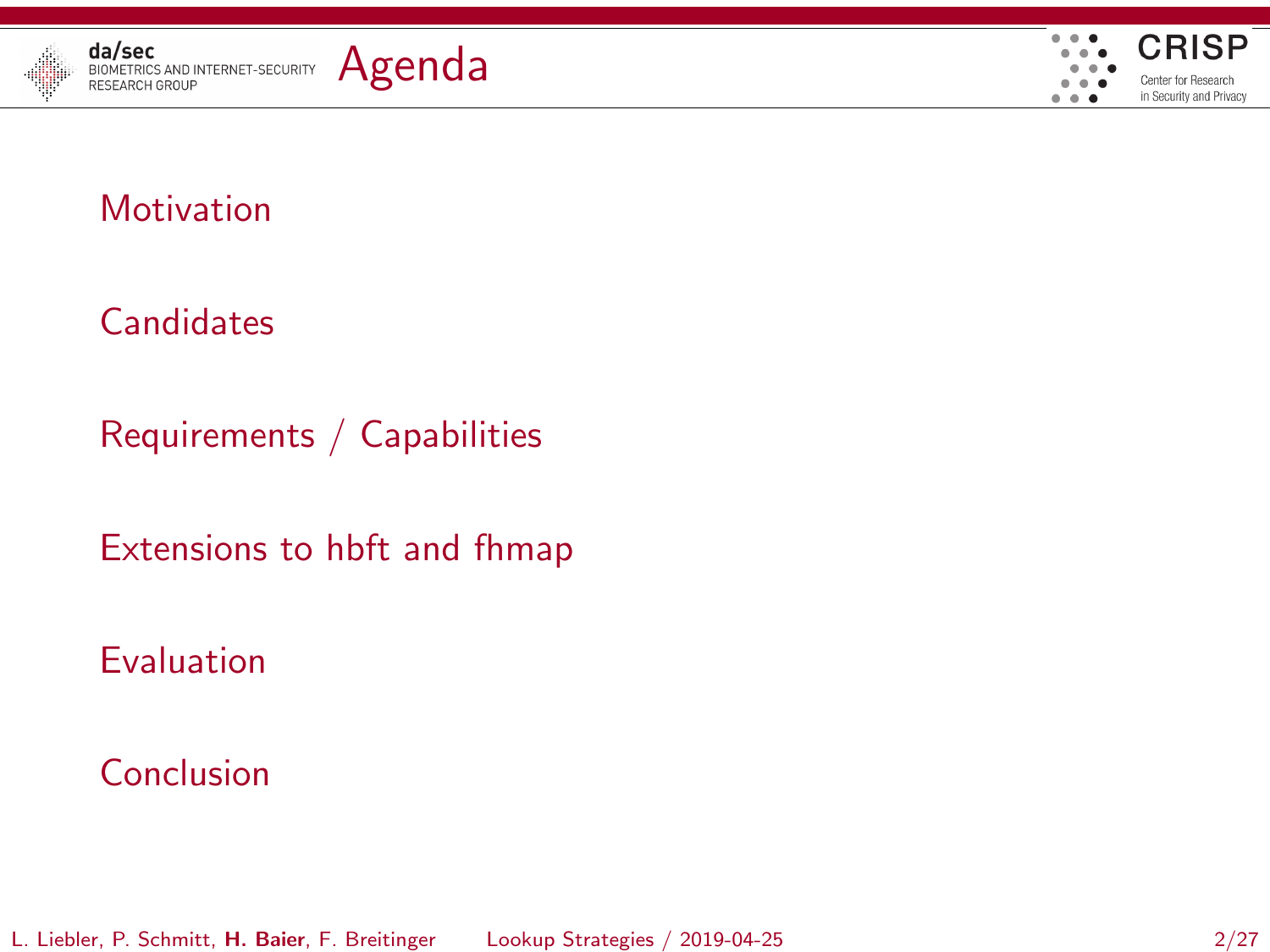



**[Candidates](#page-7-0)** 

[Requirements / Capabilities](#page-14-0)

[Extensions to hbft and fhmap](#page-17-0)

[Evaluation](#page-20-0)

#### [Conclusion](#page-24-0)

L. Liebler, P. Schmitt, H. Baier, F. Breitinger [Lookup Strategies](#page-0-0) / 2019-04-25 3/27

<span id="page-2-0"></span>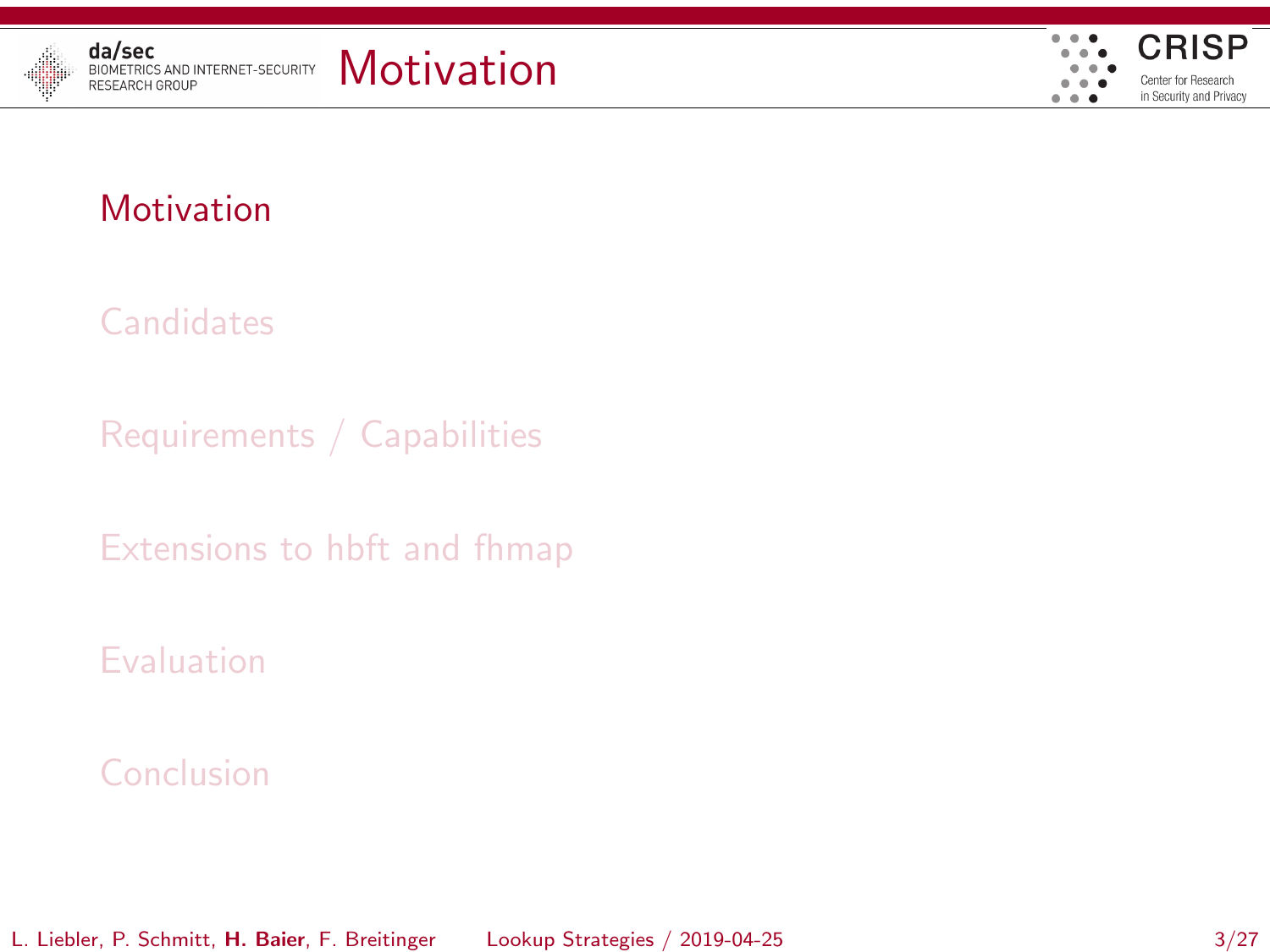

<span id="page-3-0"></span>

### Data overload







Source: www.spiegel.de Source: Eric Gaba, Wikimedia; CC-BY-SA

- 1 TiB digital text equals (approximately):
	- ▶ 220 million printed pages: 1 page =  $5000$  characters.
	- $\blacktriangleright$  1 million kg paper: printed one-sided.

L. Liebler, P. Schmitt, H. Baier, F. Breitinger [Lookup Strategies](#page-0-0) / 2019-04-25 4/27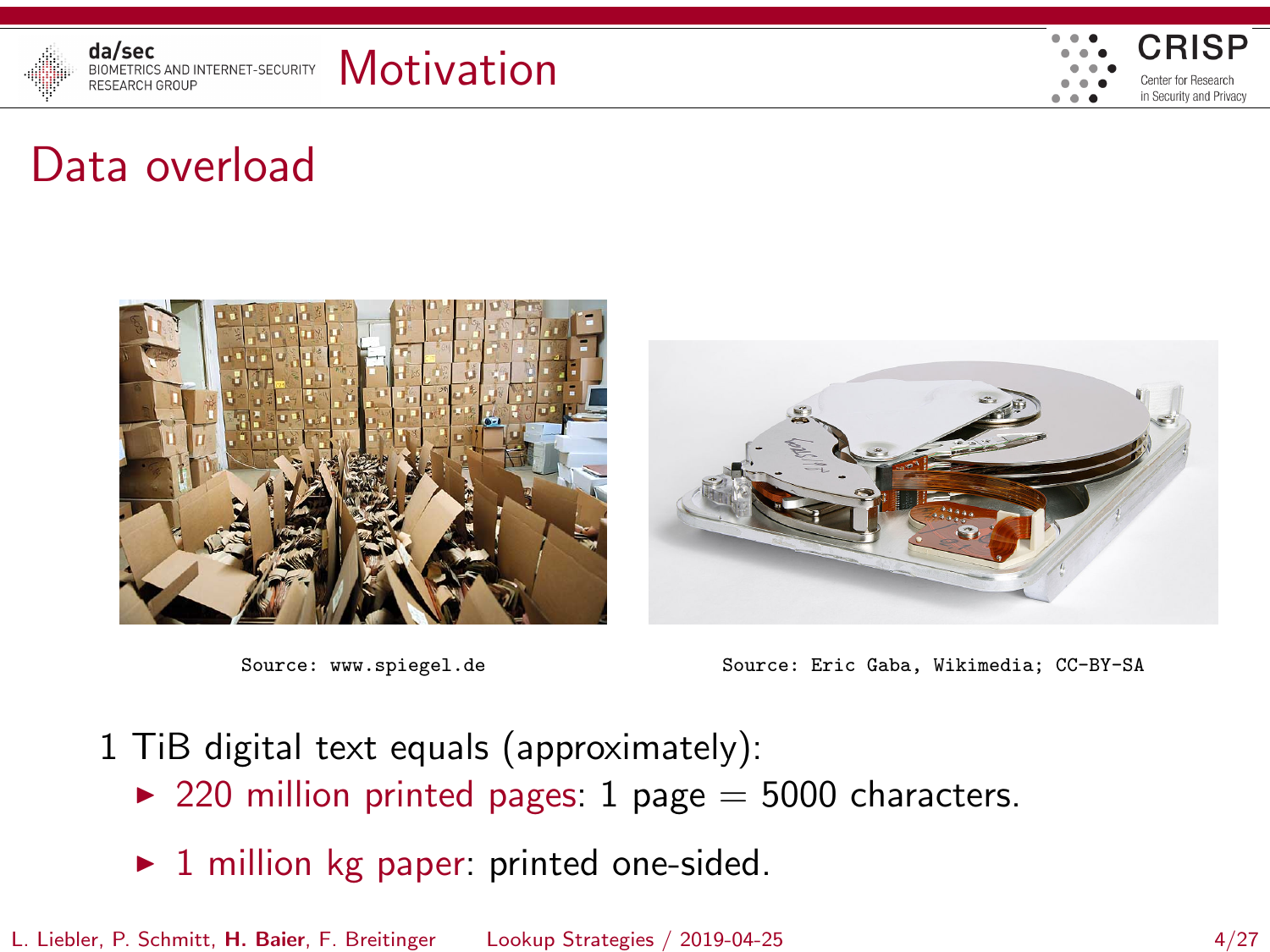



### Finding relevant artifacts resembles ...



Source: tu-harburg.de Source: beepworld.de

<span id="page-4-0"></span>

Digital forensic experts need automated filtering to reduce the haystack or increase the needle.

L. Liebler, P. Schmitt, H. Baier, F. Breitinger [Lookup Strategies](#page-0-0) / 2019-04-25 5/27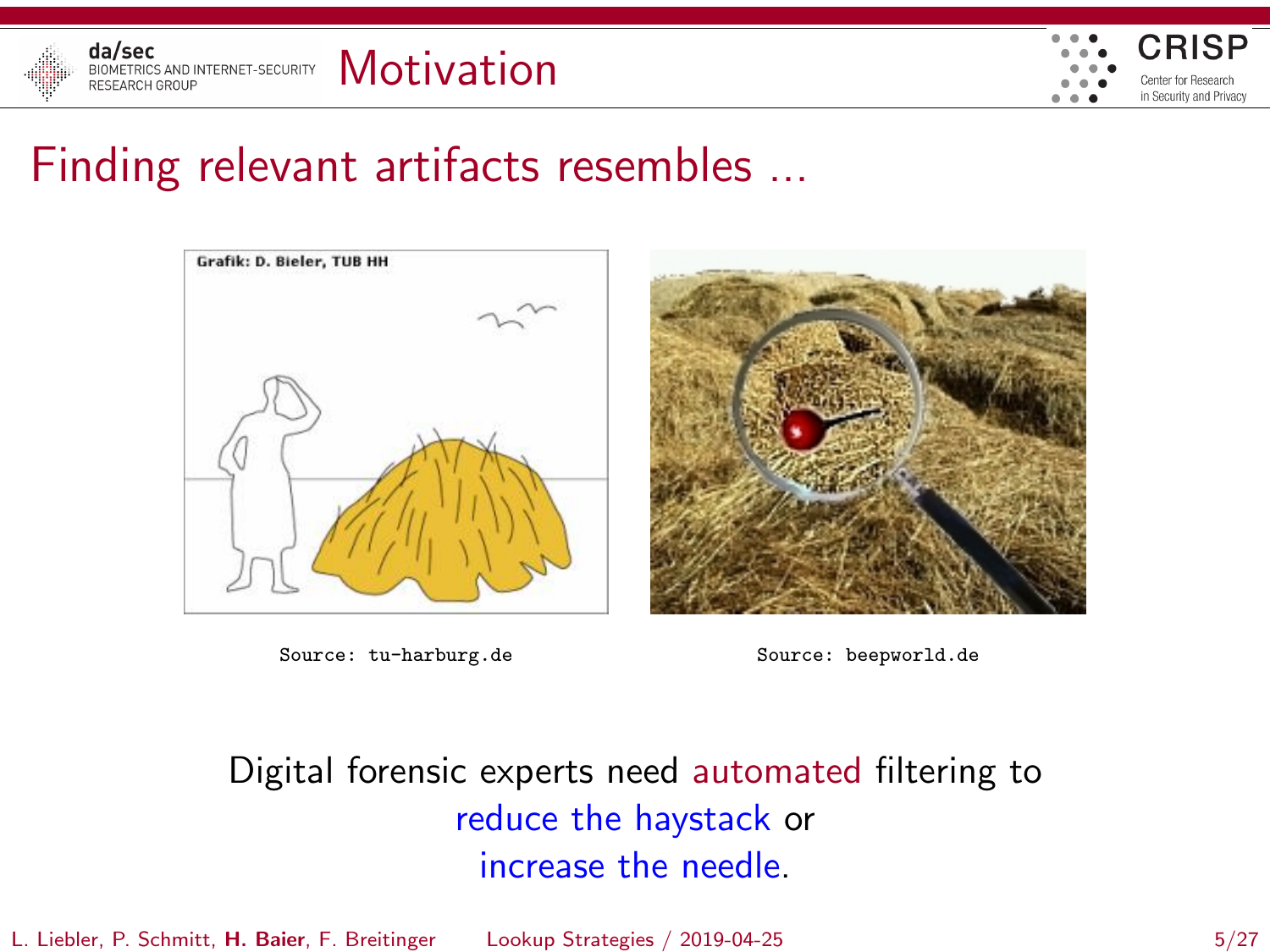

<span id="page-5-0"></span>

### General process pipeline: approximate matching

- 1. Construction phase of data set (e.g., a blacklist) using approximate matching:
	- $\blacktriangleright$  Extract blocks / features
	- $\blacktriangleright$  Hash them
	- $\blacktriangleright$  Insert hashed block into 'database'
	- $\triangleright$  Sorting difficult due to fuzzy nature of input
- 2. Lookup phase:
	- Extract blocks / features from seized device
	- $\blacktriangleright$  Hash them
	- $\blacktriangleright$  Comparison against the 'database'

We focus on alternative 'database' approaches to solve the database lookup problem.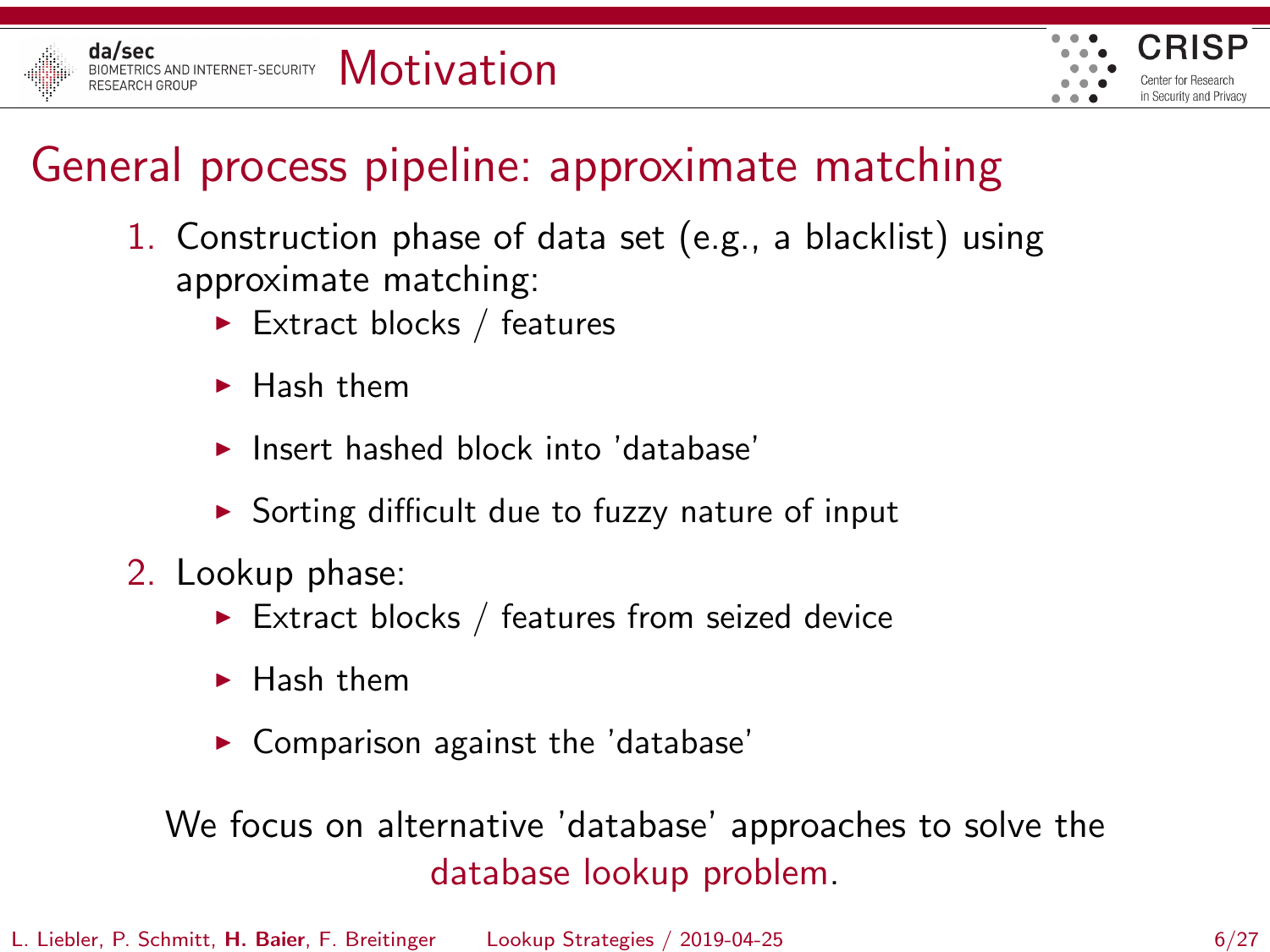

<span id="page-6-0"></span>

# Use Case / Goals

- 1. Use case: find efficient (i.e. fast) strategies to detect known digital traces, e.g., in the context of
	- $\triangleright$  white- and blacklisting scenarios in forensic use cases
	- $\triangleright$  carving
	- $\triangleright$  within large corpora (memory-, lookup-efficient)
- 2. General goal: discuss, reassess and extend three widespread lookup strategies
- 3. Further goals:
	- $\blacktriangleright$  deduplication (i.e., remove common blocks)
	- $\blacktriangleright$  adding and deleting items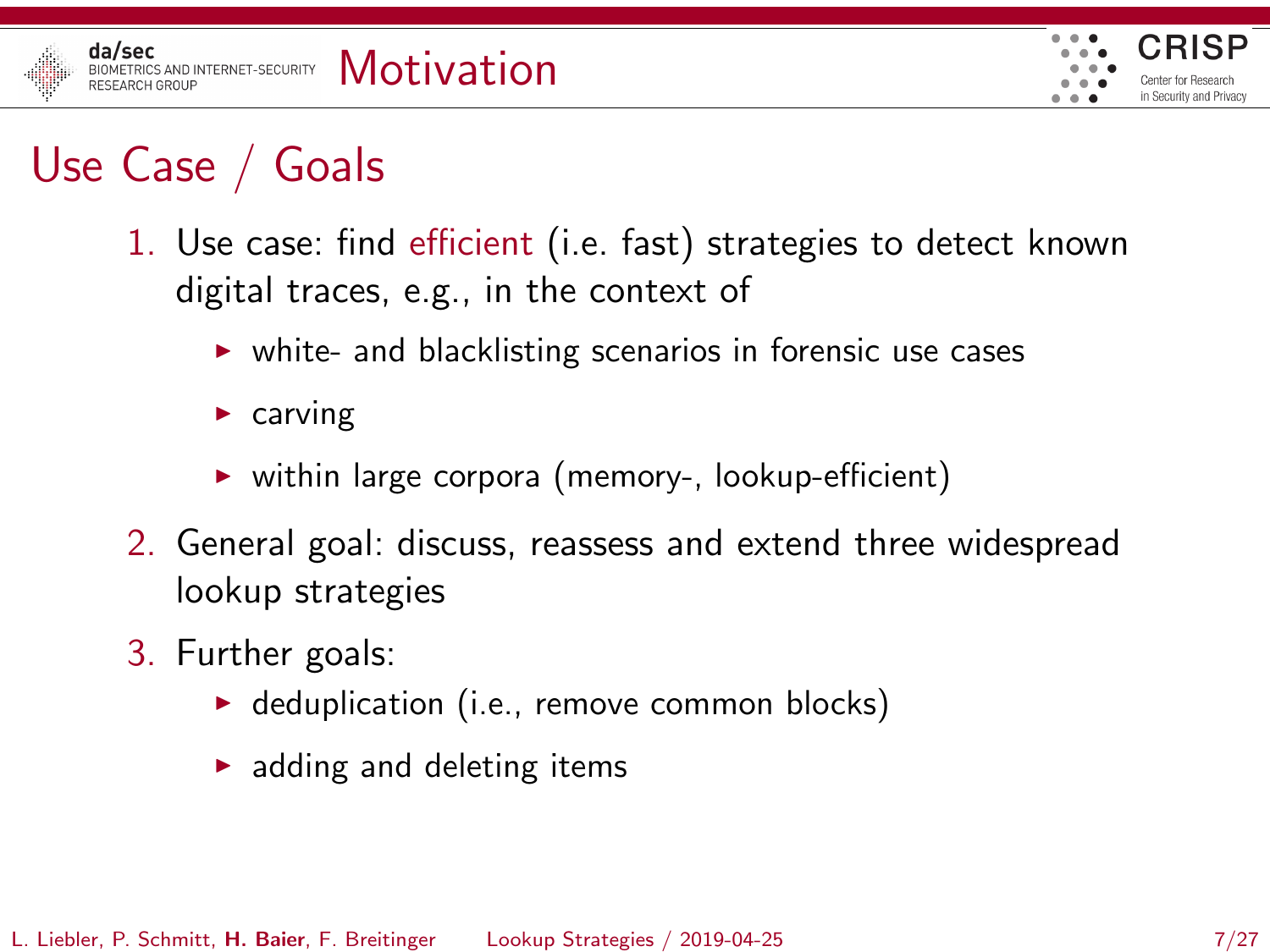



### **[Candidates](#page-7-0)**

[Requirements / Capabilities](#page-14-0)

[Extensions to hbft and fhmap](#page-17-0)

[Evaluation](#page-20-0)

#### [Conclusion](#page-24-0)

L. Liebler, P. Schmitt, H. Baier, F. Breitinger [Lookup Strategies](#page-0-0) / 2019-04-25 8/27

<span id="page-7-0"></span>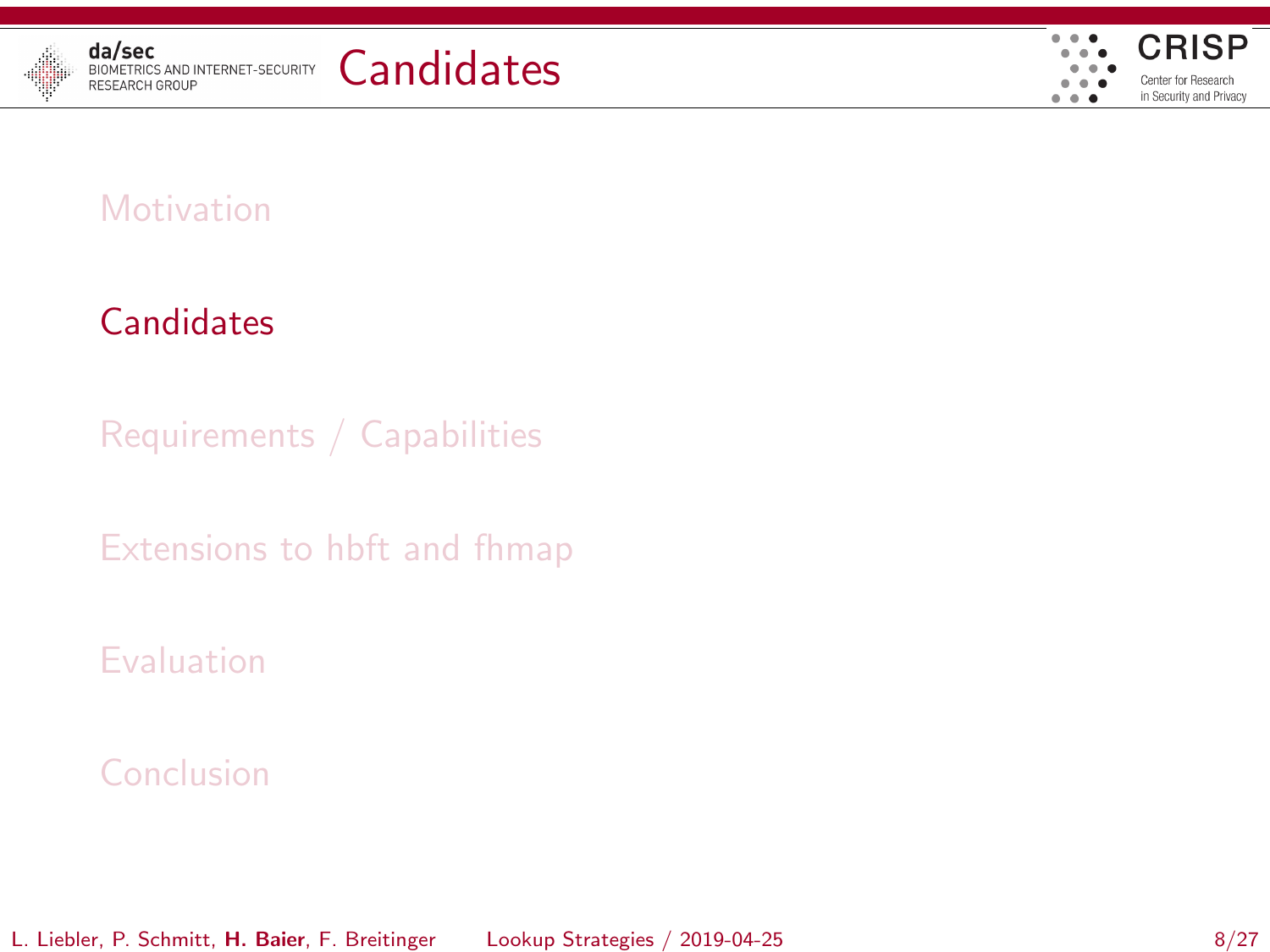

<span id="page-8-0"></span>

### Candidate preselection

Preselection of three 'database' approaches and corresponding lookup strategies suitable for storing hash-based fragments:

- $\triangleright$  hashdb: Hash-based carving due to Garfinkel et al. [GM15], part of the bulk extractor
- $\triangleright$  hbft: Hierarchical Bloom filter trees originally due to Breitinger et al. [BRB14]
- $\triangleright$  fhmap: flat hash map, presented by Malte Skarupke at  $C++Now$  in 2018
- [GM15] S. Garfinkel, M. McCarrin, Hash-based carving: Searching media for complete files and file fragments with sector hashing and hashdb, Digital Investigation 14 (2015), pp. 95-105
- [BRB14] F. Breitinger, C. Rathgeb, H. Baier, An efficient similarity digests database lookup a logarithmic divide and conquer approach, Journal of Digital Forensics, Security and Law (Special Issue: Proceedings of 6th International Conference on Digital Forensics & Cyber Crime, ICDF2C14) 9(2) (2015), pp. 155-166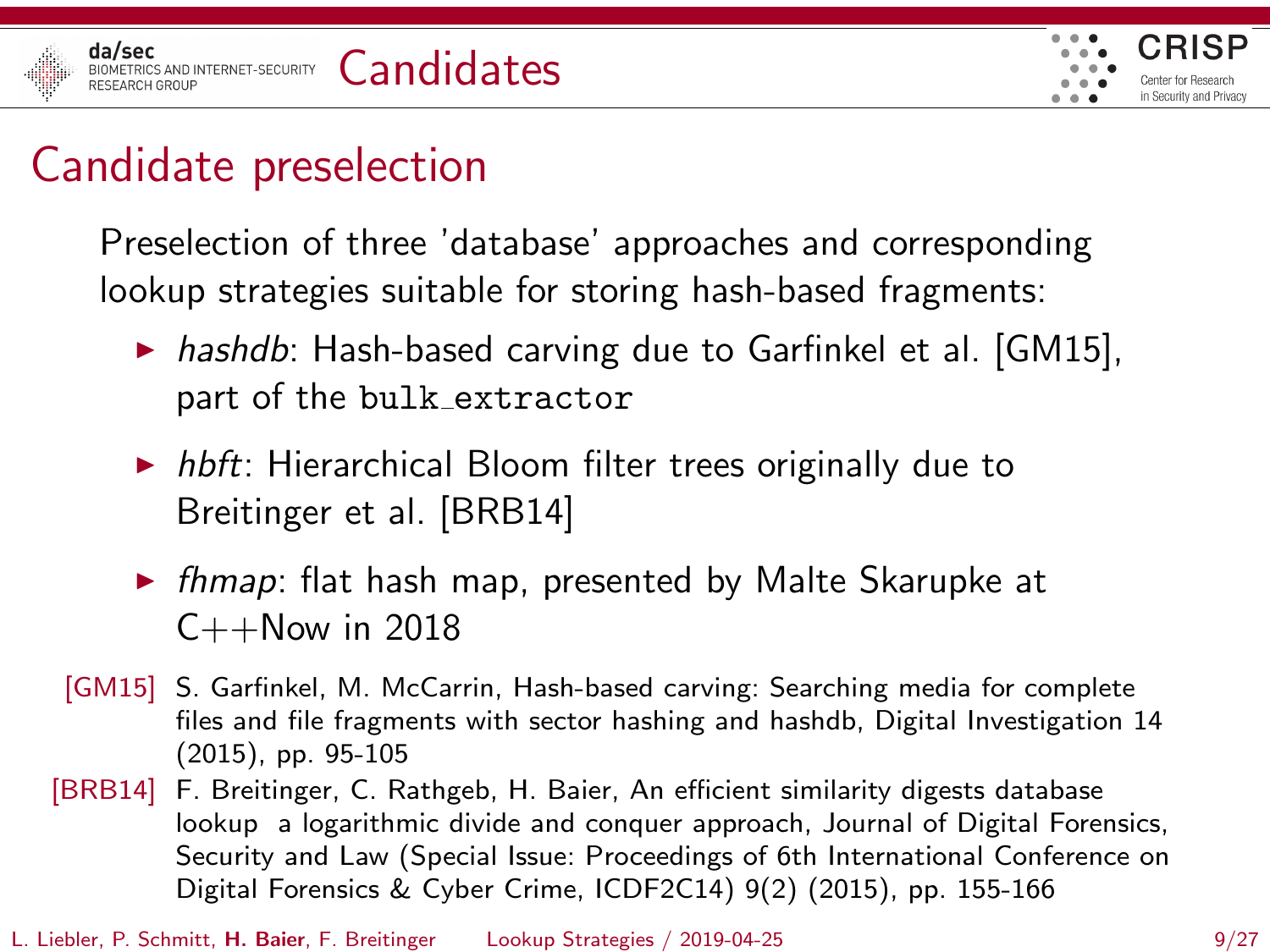

<span id="page-9-0"></span>

### hashdb: main features

- $\triangleright$  Uses lightning memory mapped database structure (LMDB)
- $\blacktriangleright$  Handles large data sets (1 million files in [GM15])
- $\triangleright$  Read-optimised (read-only transactions operate in parallel)
- $\triangleright$  Built-in deduplication (common block / multi hit prevention)
- $\triangleright$  Adding and deleting items is possible
- $\triangleright$  Uses fixed sliding window for block building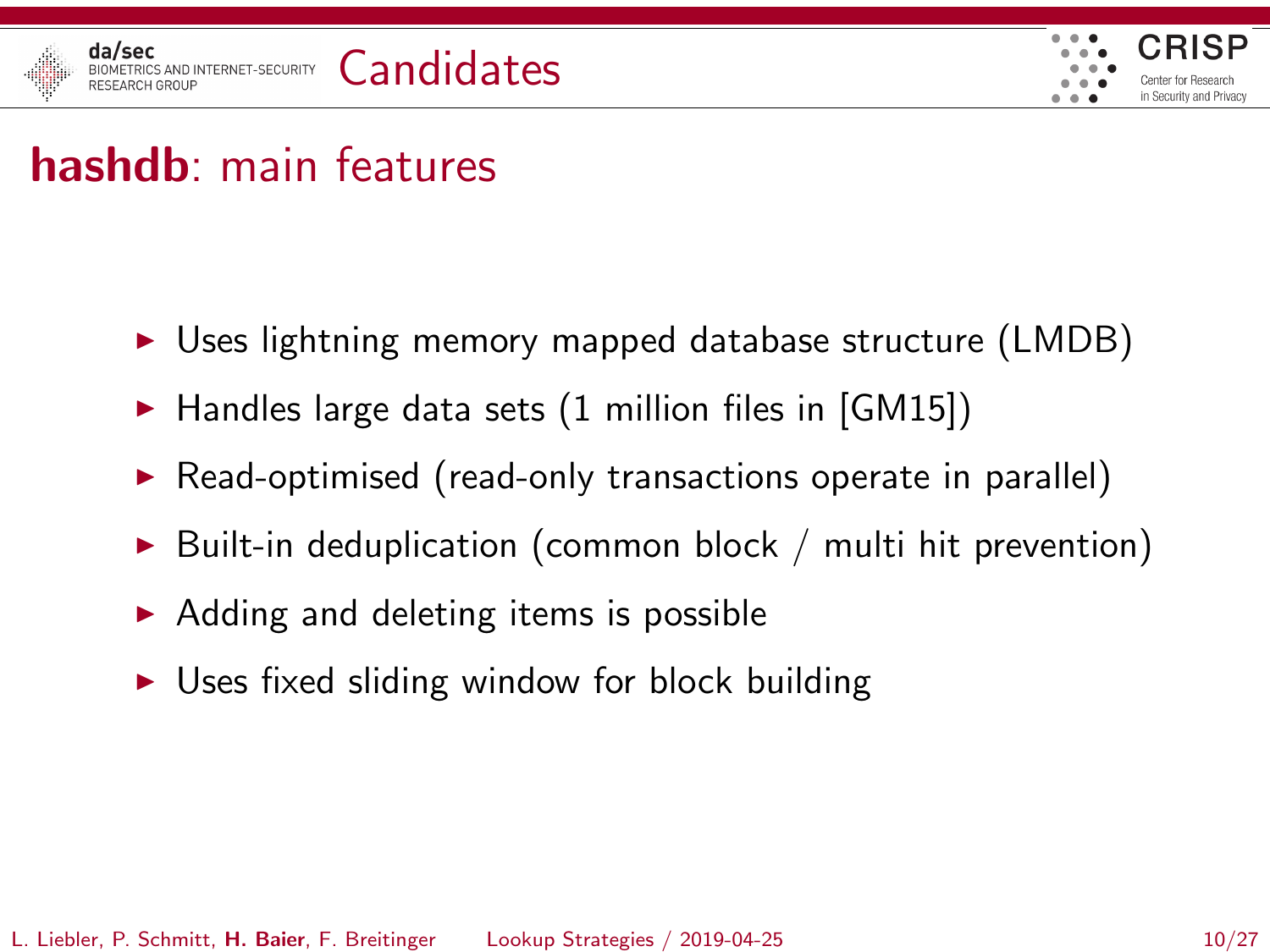



### Bloom filter (Burton Howard Bloom in 1970)

- $\triangleright$  Very space-efficient  $+$  probabilistic data structure
- Array with the size of m bits ( $m = 18$  in the following sample Bloom filter)



<span id="page-10-0"></span>Source: https://commons.wikimedia.org/wiki/User:David\_Eppstein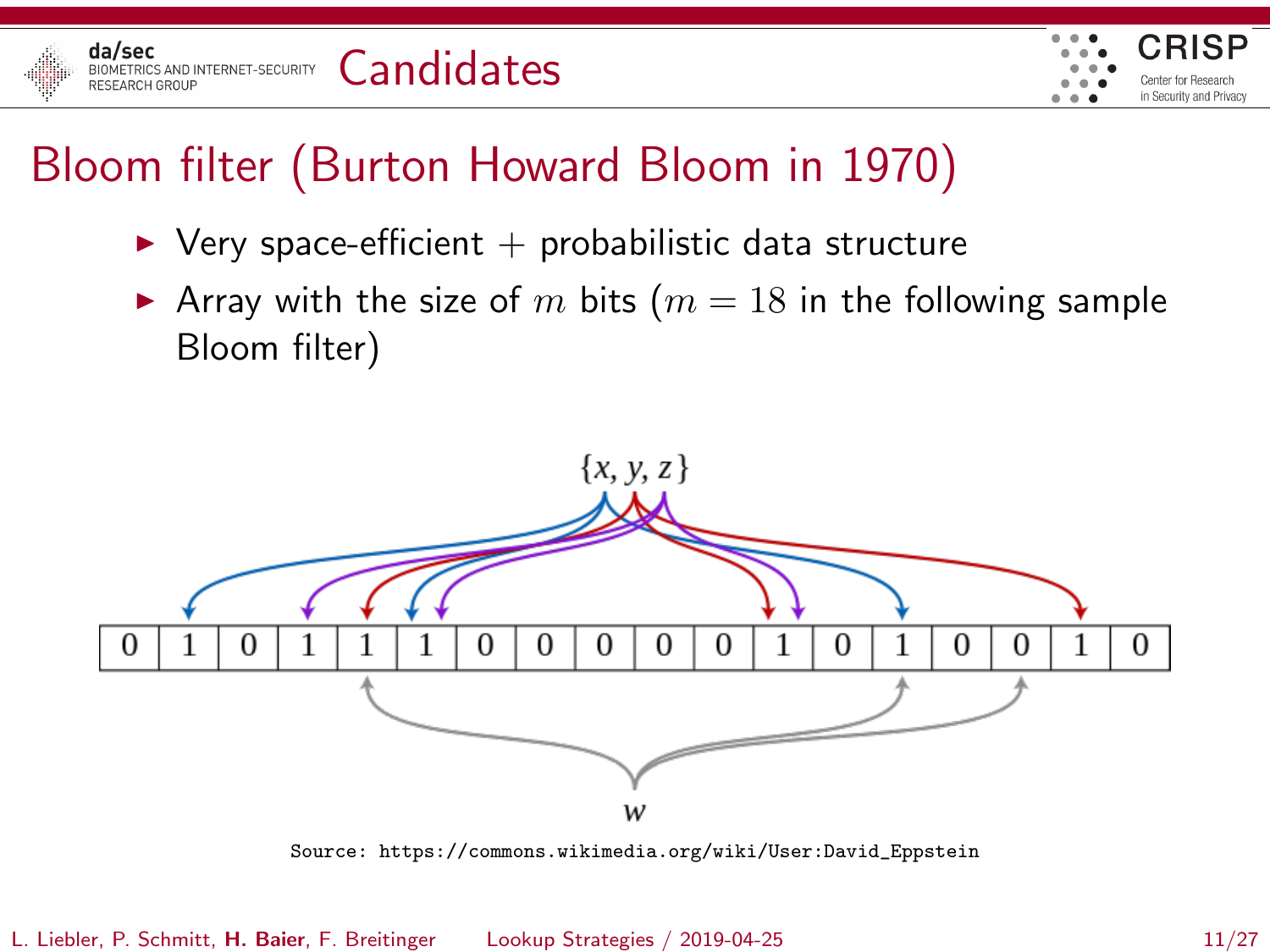

<span id="page-11-0"></span>

## Hierarchical Bloom filter tree (hbft): concept



mrsh-hbft proof-of-concept by Lillis et al. [LBS17]

[LBS17] D. Lillis, F. Breitinger, M. Scanlon, Expediting mrsh-v2 approximate matching with hierarchical bloom filter trees, ICDF2C17, (2017), pp. 144-157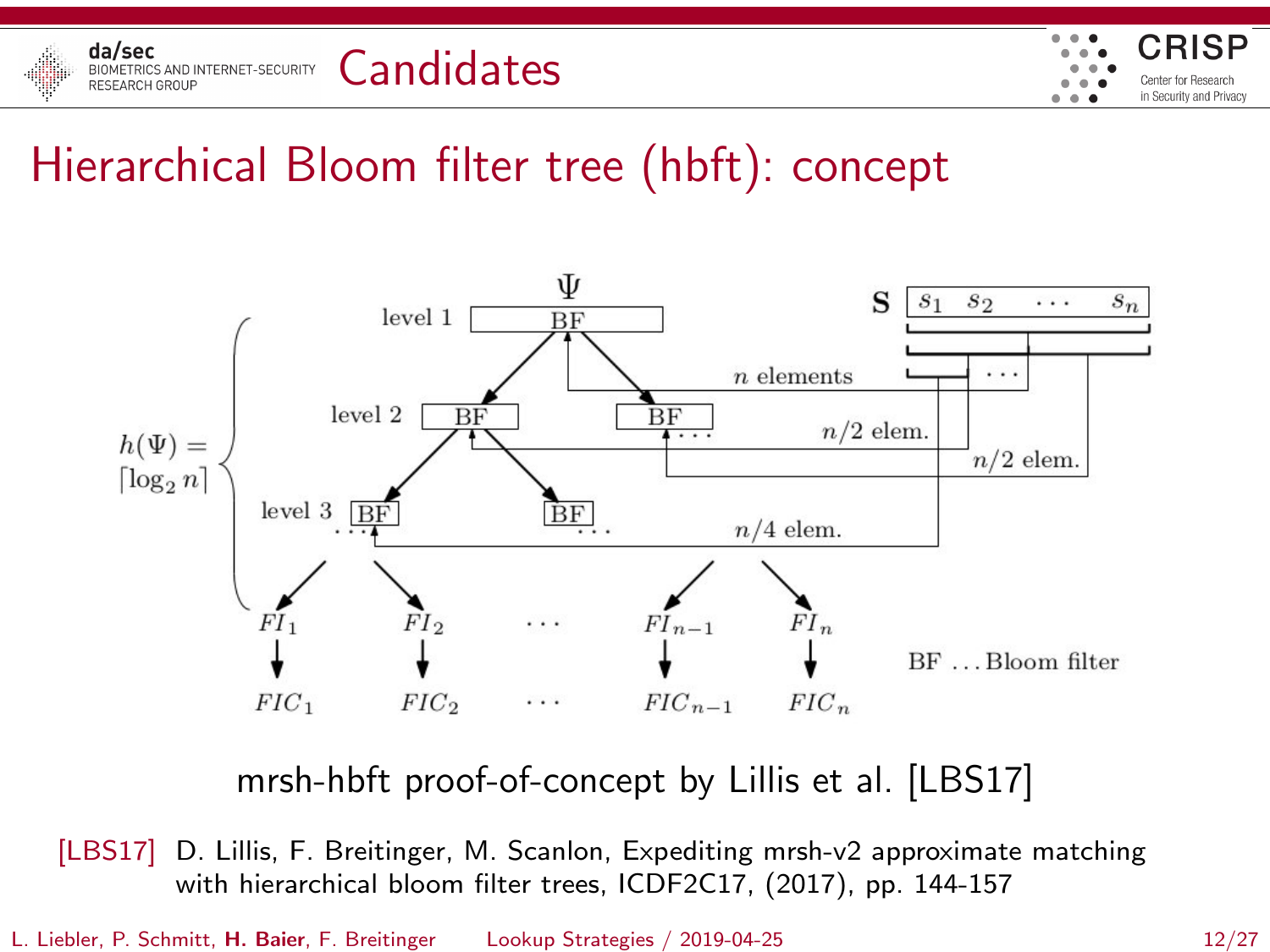

<span id="page-12-0"></span>

# hbft: main features

- $\blacktriangleright$  Lookup complexity of  $O(\log(n))$
- $\triangleright$  False positive rate of a bloom filter is influenced by three parameters:
	- 1. Size of the filter  $m$
	- 2. Number of *n* inserted elements of a set  $S = \{s_1, ... s_n\}$
	- 3. Number of used hash functions  $k$
- $\triangleright$  Deletion of elements hardly possible

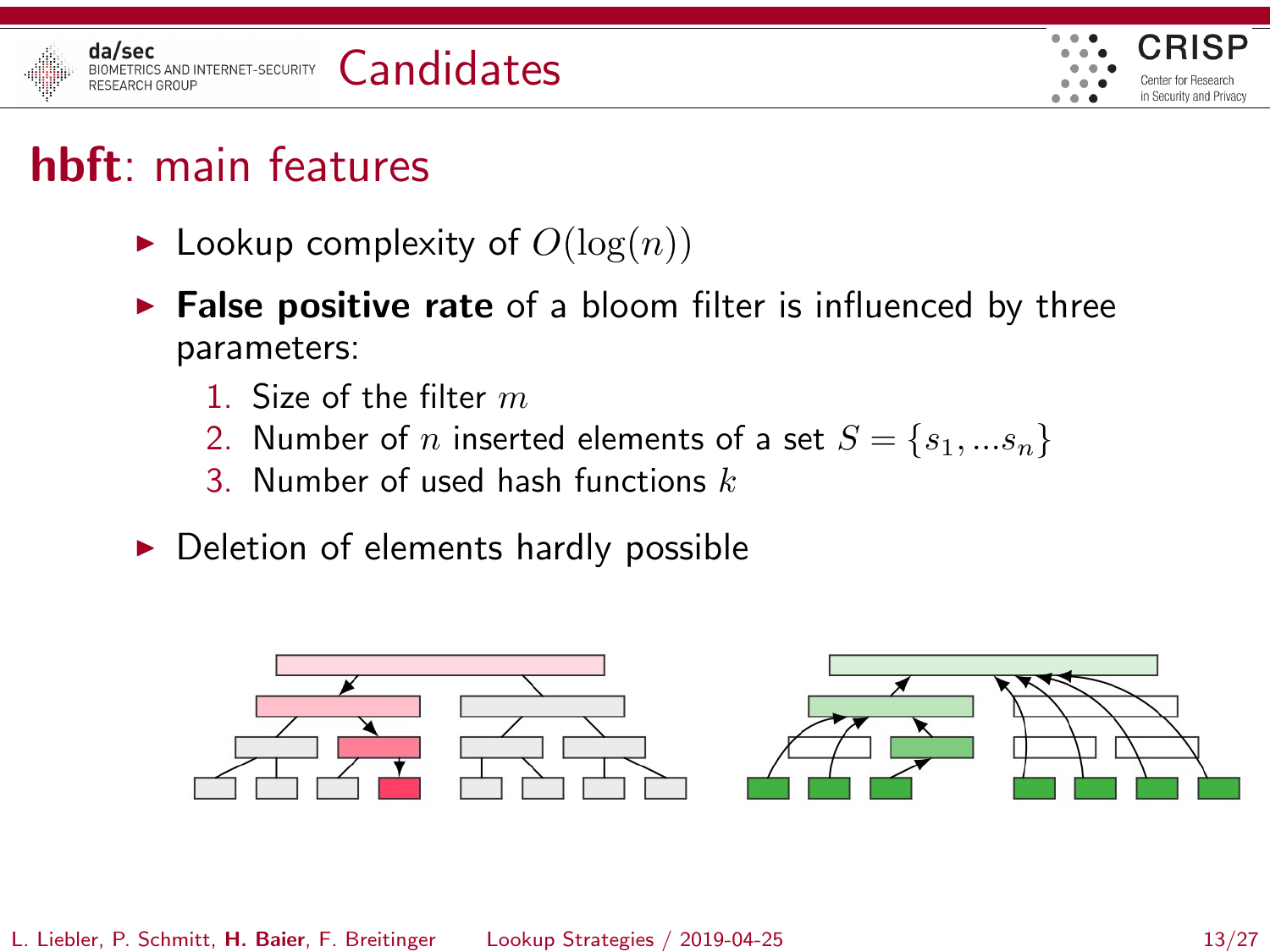

<span id="page-13-0"></span>

# flat hash map (fhmap): main features

- $\blacktriangleright$  Fast hash table (actually the author claims that the implementation features the fastest lookups until now): lookup complexity of  $O(1)$
- $\triangleright$  Robin Hood hashing according to [CLM85]: ensures that most of the elements are close to their ideal entry in the table by rearrangement
- $\blacktriangleright$  No false positives

[CLM85] P. Celis, P.-A. Larson, J. I. Munro, Robin hood hashing, 26th Annual Symposium on Foundations of Computer Science, IEEE (1985), pp. 281-288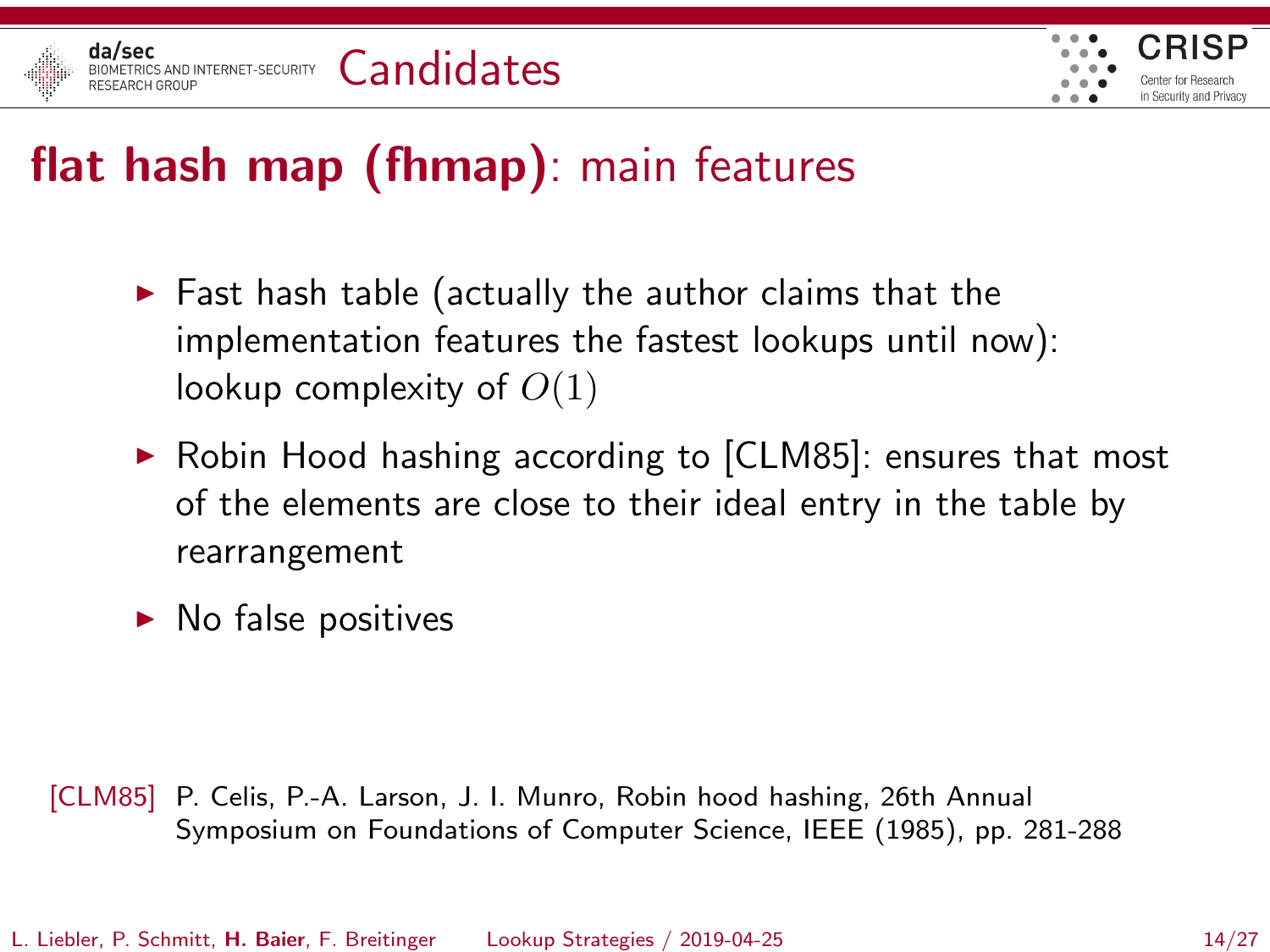

#### **[Candidates](#page-7-0)**

### [Requirements / Capabilities](#page-14-0)

[Extensions to hbft and fhmap](#page-17-0)

#### [Evaluation](#page-20-0)

#### [Conclusion](#page-24-0)

L. Liebler, P. Schmitt, H. Baier, F. Breitinger [Lookup Strategies](#page-0-0) / 2019-04-25 15/27

<span id="page-14-0"></span>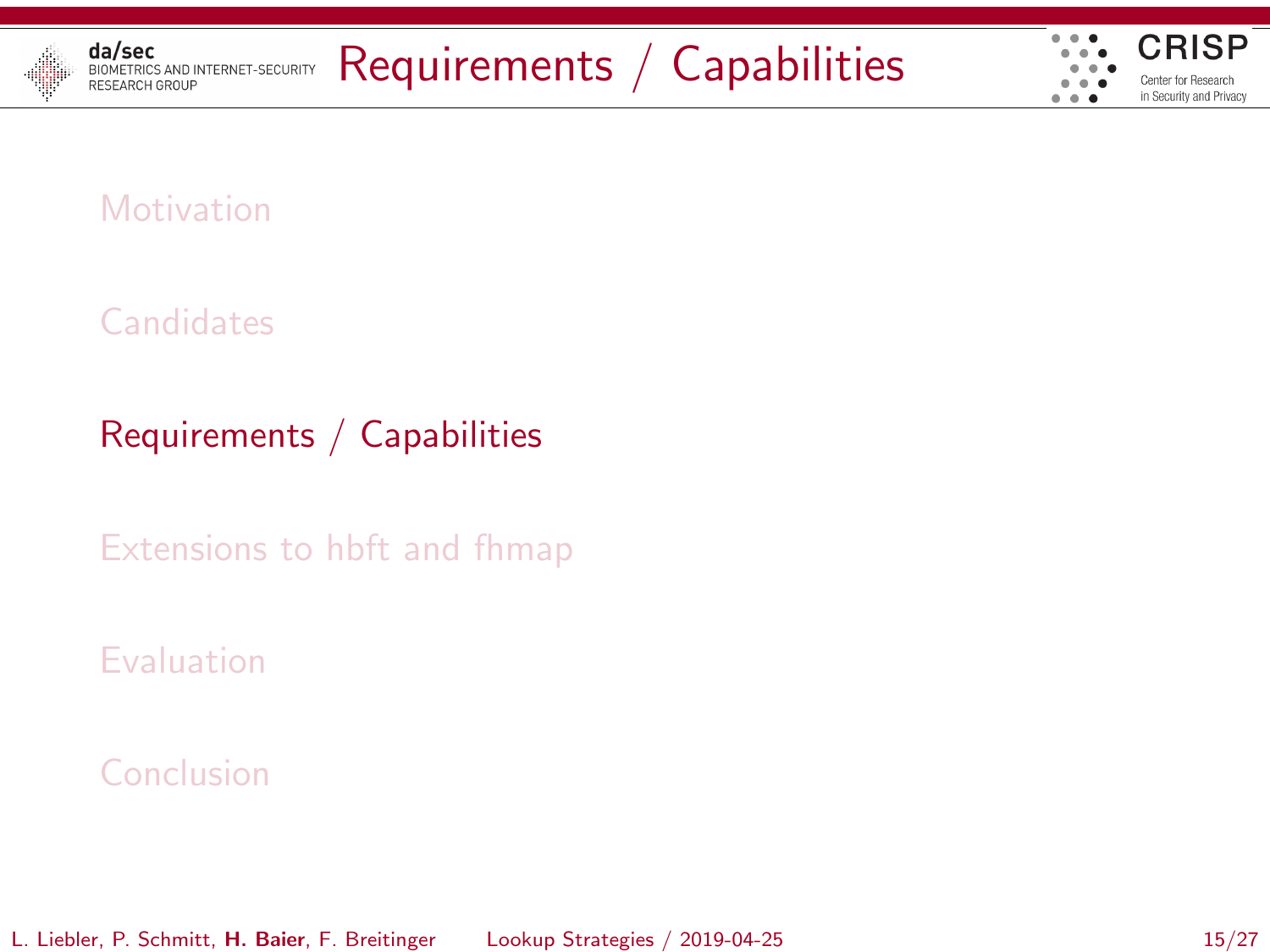

# Multi hit handling

- $\blacktriangleright$  Identical blocks of different files (e.g., file header structures, statically linked libraries)
- $\triangleright$  Often no value to an analyst (block is not characteristic for a given artifact)
- $\triangleright$  Needs to be filtered out (during construction or lookup phase)
- <span id="page-15-0"></span> $\triangleright$  Keep multi hits which only appear within one file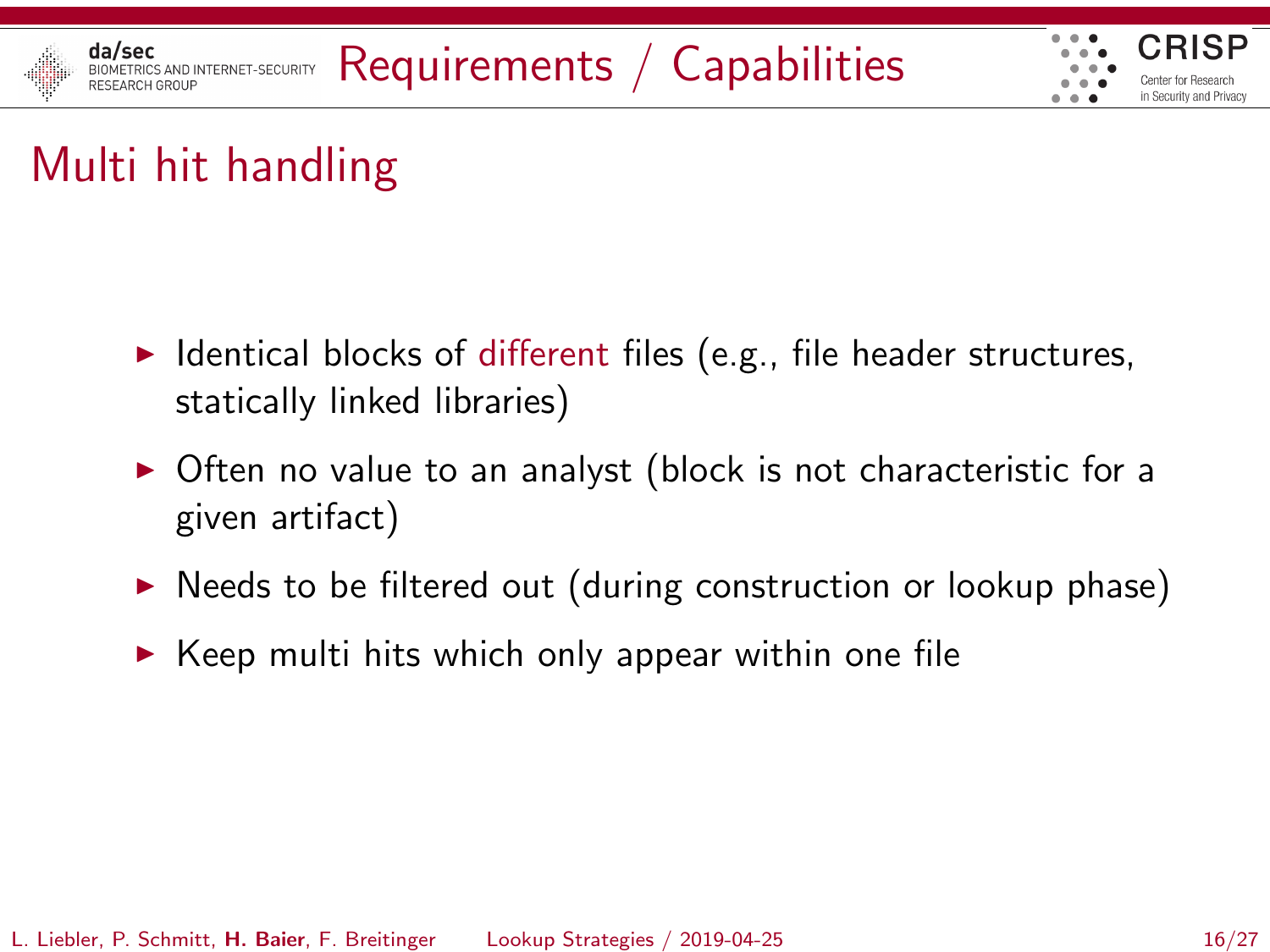

<span id="page-16-0"></span>

# Summary capability analysis

A direct comparison is hard as capabilities differ  $\rightarrow$ re-implementation of several features needed

|                            | hashdh               | hbft                             | fhmap                             |  |
|----------------------------|----------------------|----------------------------------|-----------------------------------|--|
| <b>Storing Technique</b>   | <b>LMDB</b>          | Bloom filter tree                | Hash table                        |  |
| <b>Block Building</b>      | Fixed sliding window | <b>Fixed size</b> */rolling hash | Fixed size* / rolling hash*       |  |
| <b>Block Hashing</b>       | M <sub>D5</sub>      | <b>FNV-256</b>                   | <b>FNV-1</b>                      |  |
| <b>Multithreading</b>      | All phases           | <b>Block building*</b>           | <b>Block building*</b>            |  |
| <b>Multihit Handling</b>   |                      | $\frac{1}{2\sqrt{3}}$            | $\mathcal{R}$                     |  |
| <b>Add / Remove Hashes</b> | $\checkmark$         | Partially / ^                    | $\sqrt{2}$                        |  |
| Prefilter                  | "Hash Store"         | Root Bloom filter                | х                                 |  |
| <b>False Positives</b>     | х                    |                                  | х                                 |  |
| <b>Storing Type</b>        | Single-level storage | Primary storage                  | Primary storage                   |  |
| <b>Not limited to RAM</b>  |                      |                                  |                                   |  |
| <b>Persistent Database</b> |                      |                                  | $\frac{d\mathbf{x}}{d\mathbf{x}}$ |  |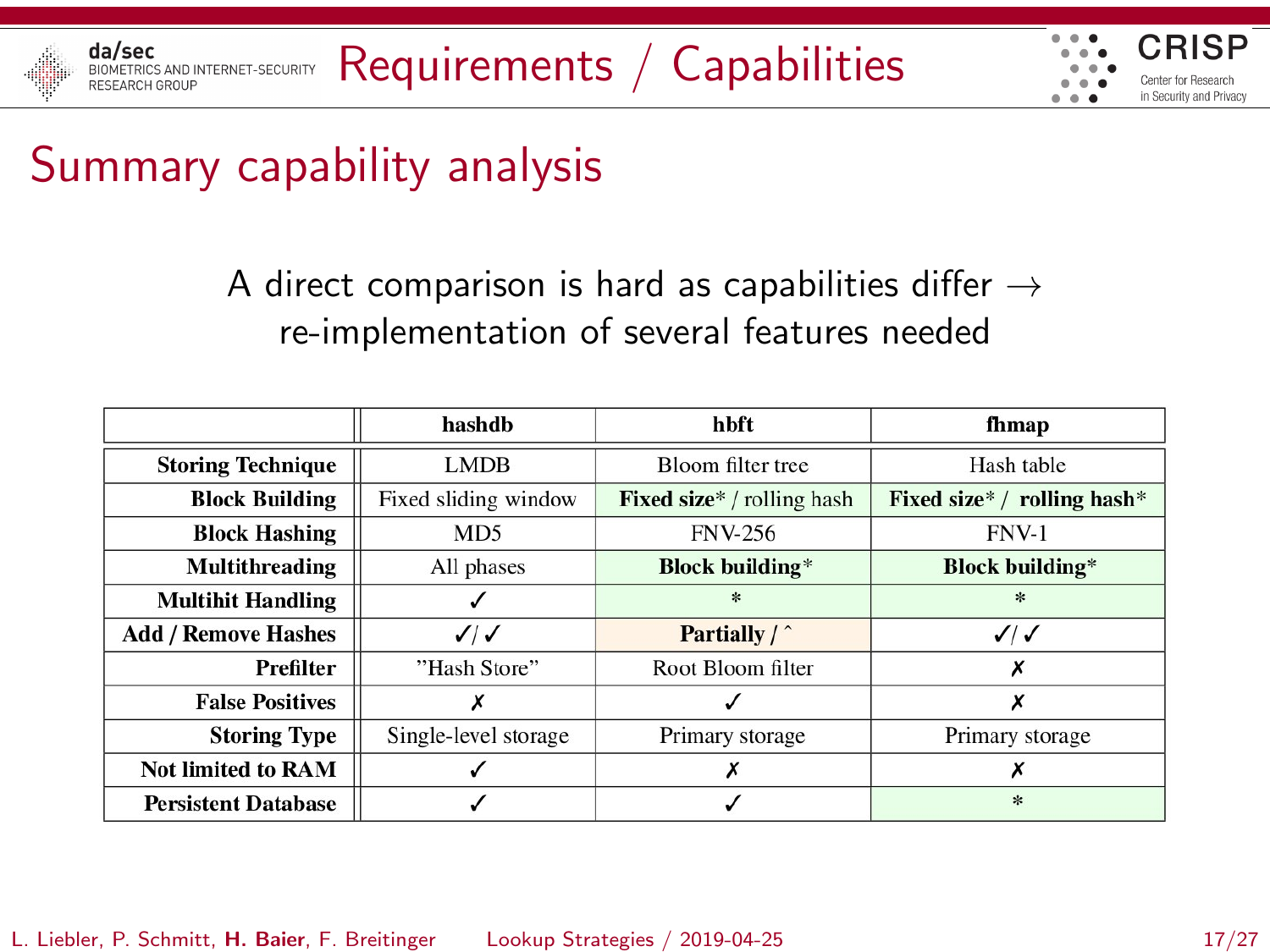

# **da/sec**<br>BIDKETRICS AND INTERNET-SECURITY [Extensions to hbft and fhmap](#page-17-0)



#### **[Motivation](#page-2-0)**

**[Candidates](#page-7-0)** 

[Requirements / Capabilities](#page-14-0)

[Extensions to hbft and fhmap](#page-17-0)

[Evaluation](#page-20-0)

#### [Conclusion](#page-24-0)

L. Liebler, P. Schmitt, H. Baier, F. Breitinger [Lookup Strategies](#page-0-0) / 2019-04-25 18/27

<span id="page-17-0"></span>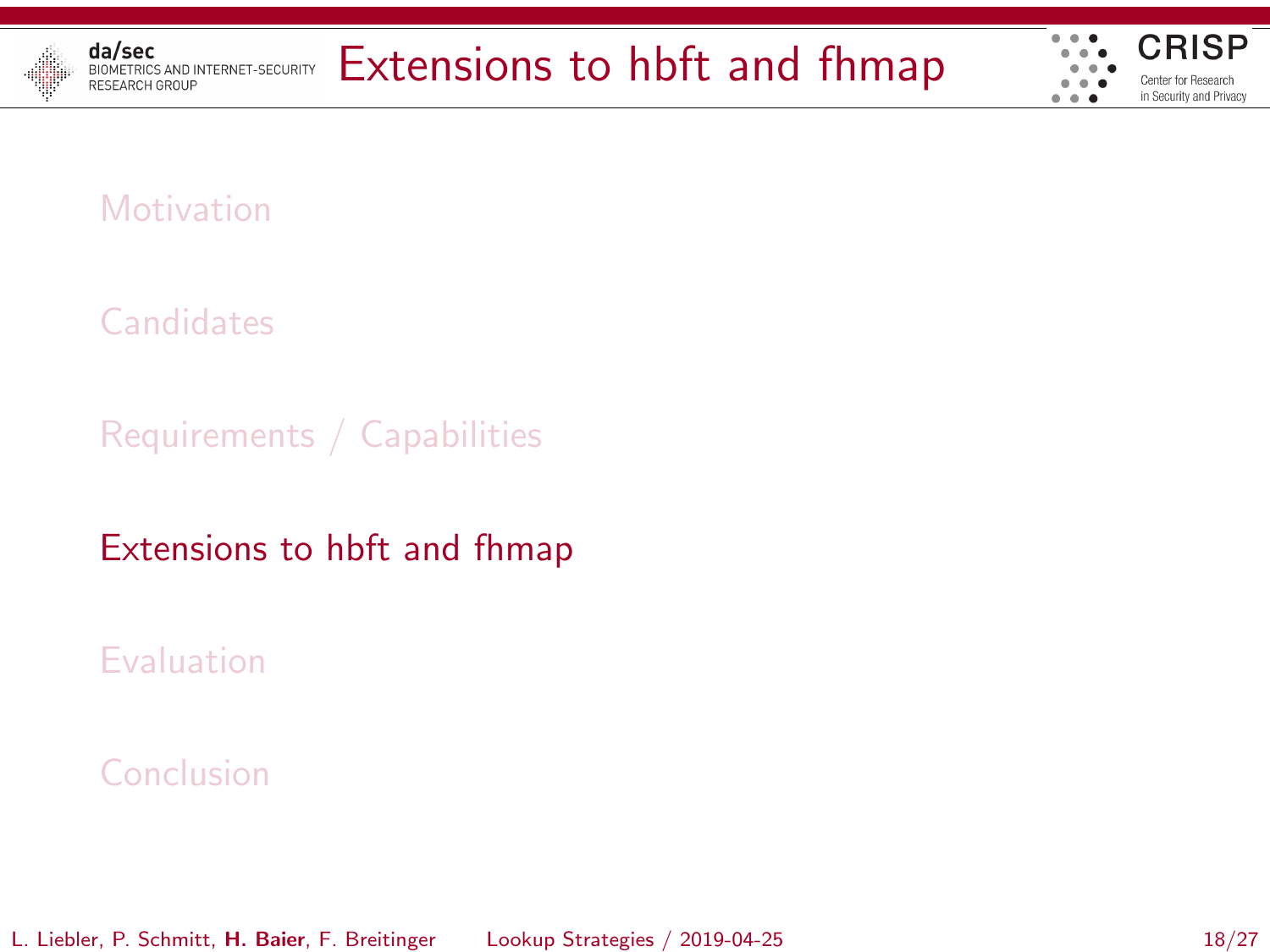

<span id="page-18-0"></span>

# Overview of implemented extensions

- $\blacktriangleright$  Multi hit prevention hbft:
	- $\blacktriangleright$  Tree-filter based
	- <sup>I</sup> Global-filter based
	- $\blacktriangleright$  Evaluation
- $\blacktriangleright$  Multi hit prevention fhmap
- $\blacktriangleright$  Parallelisation of block building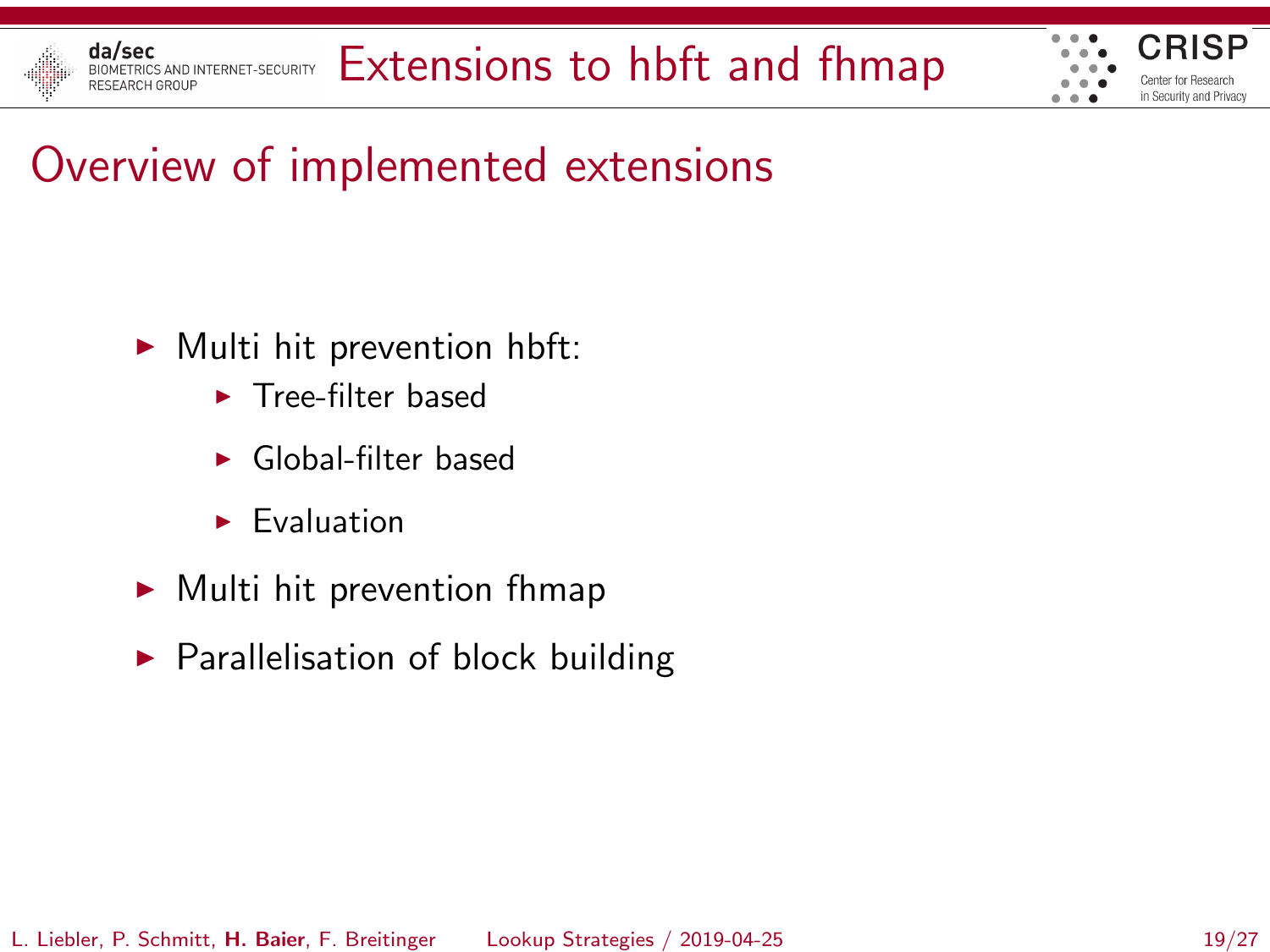

<span id="page-19-0"></span>

### Parallelisation of block building



|            | <b>Singlethread</b> | <b>Multithread (8 Threads)</b> |  |
|------------|---------------------|--------------------------------|--|
| Real       | 43.82 s             | 13.59 s                        |  |
| <b>CPU</b> | 35.87 s             | 49.25 s                        |  |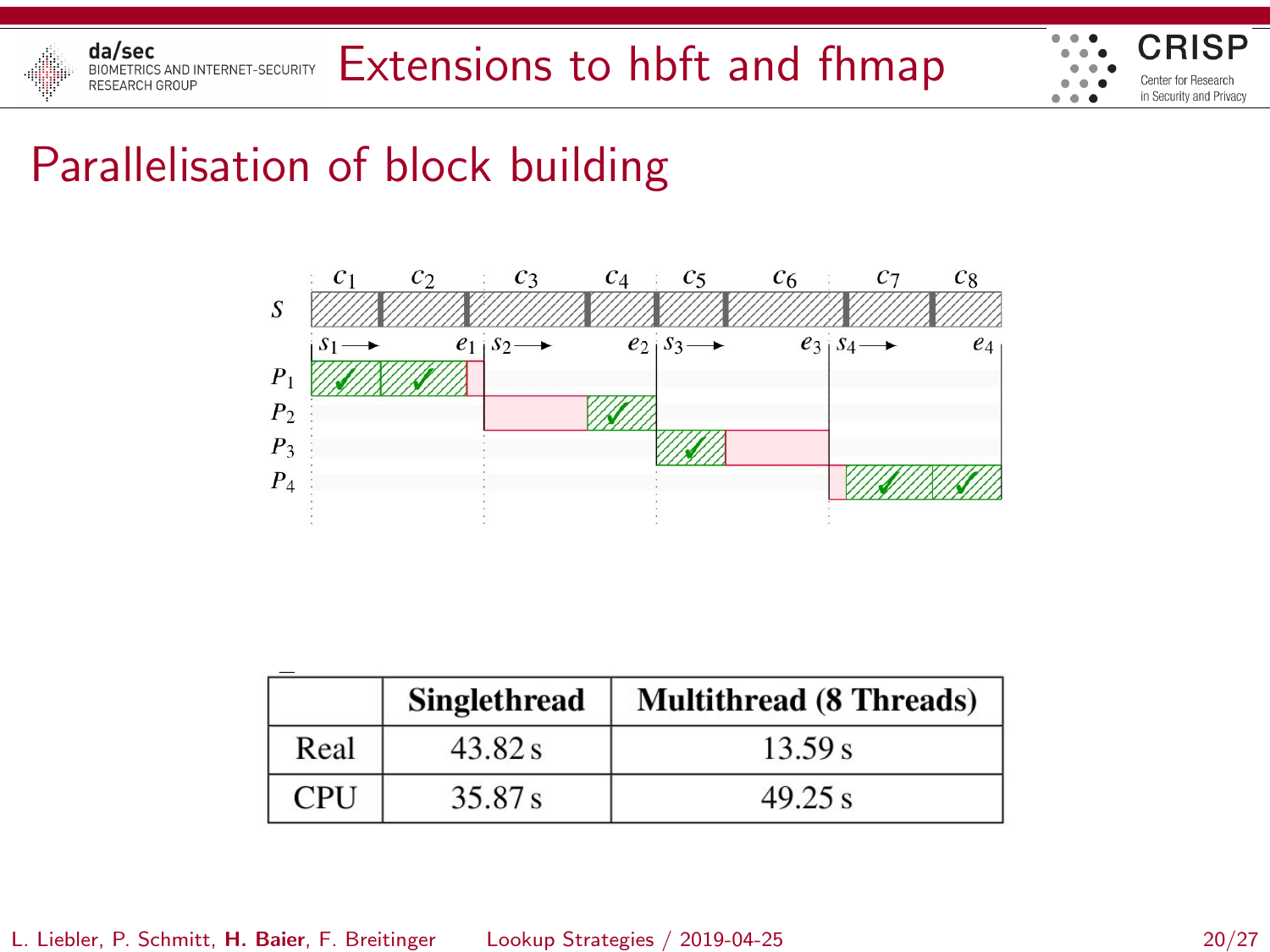



#### **[Candidates](#page-7-0)**

[Requirements / Capabilities](#page-14-0)

[Extensions to hbft and fhmap](#page-17-0)

### [Evaluation](#page-20-0)

#### [Conclusion](#page-24-0)

L. Liebler, P. Schmitt, H. Baier, F. Breitinger [Lookup Strategies](#page-0-0) / 2019-04-25 21/27

<span id="page-20-0"></span>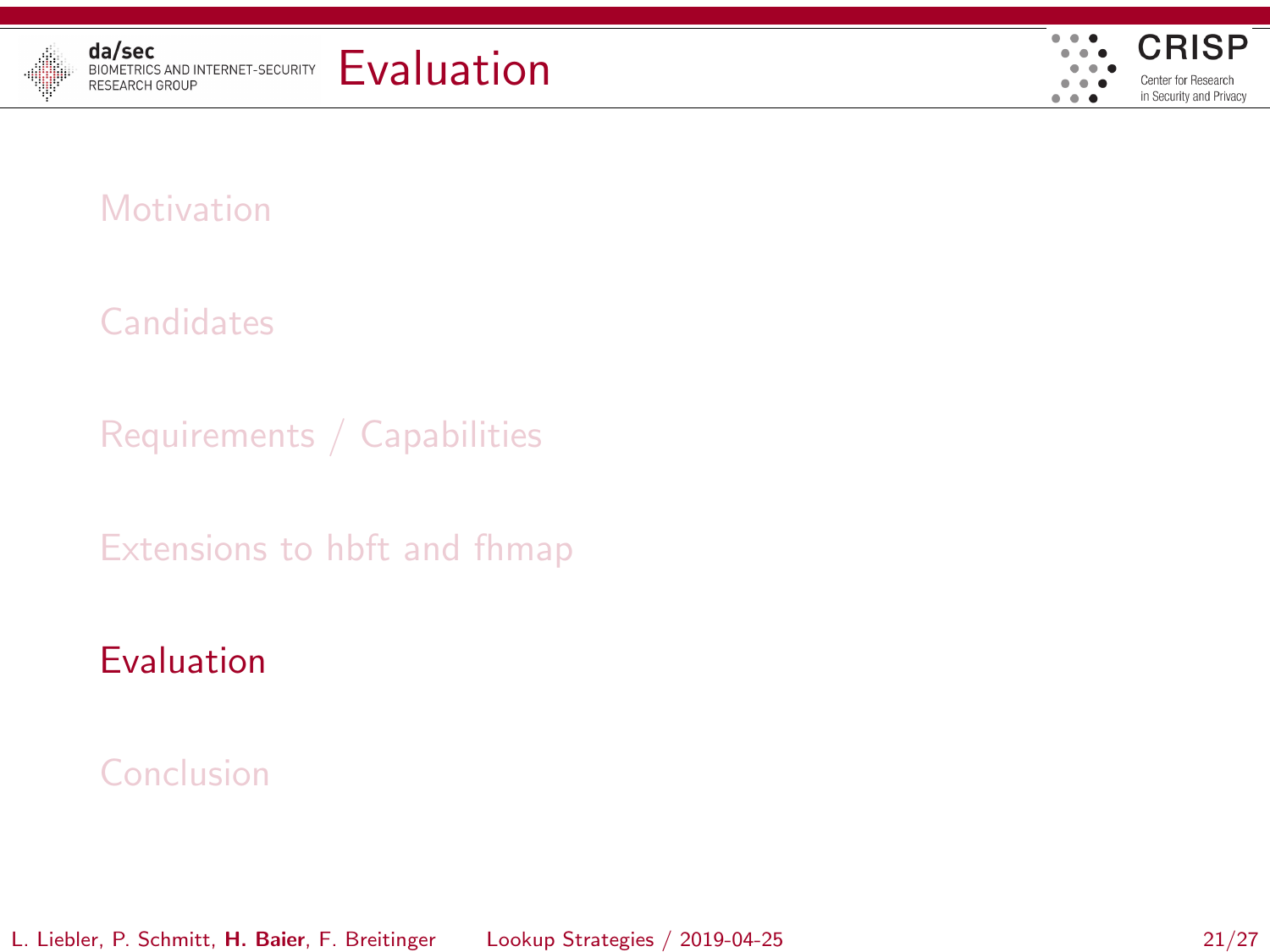

<span id="page-21-0"></span>

### Overview of evaluated aspects

- $\blacktriangleright$  Memory consumption
- $\blacktriangleright$  Run time of construction phase:
	- $\blacktriangleright$  Single threaded
	- $\blacktriangleright$  Multiple threaded
- $\blacktriangleright$  Run time of deduplication:
	- $\blacktriangleright$  Single threaded
	- $\blacktriangleright$  Multiple threaded
- $\triangleright$  Run time of lookup phase (depending on matching rate)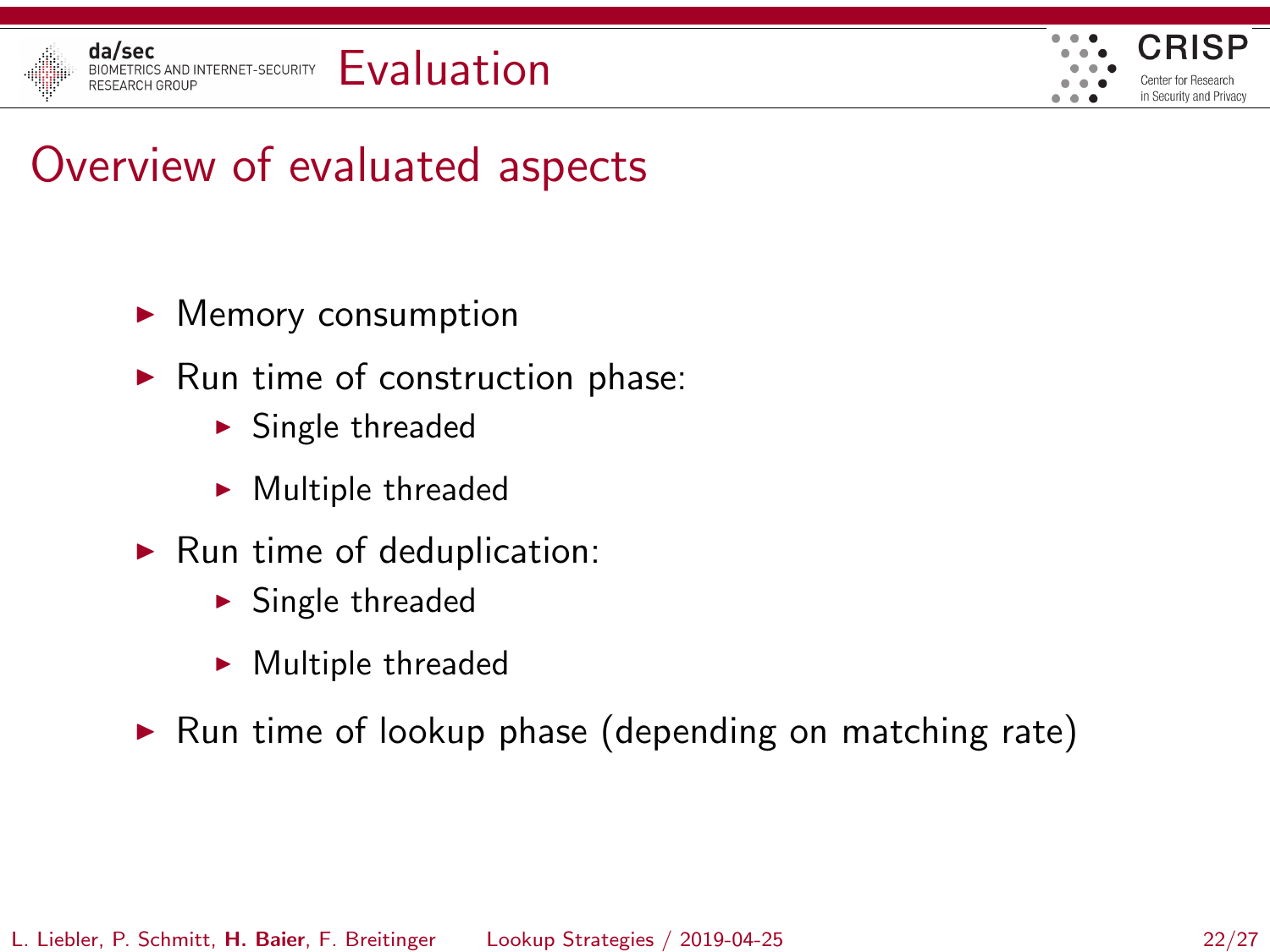



### Lookup evaluation



<span id="page-22-0"></span>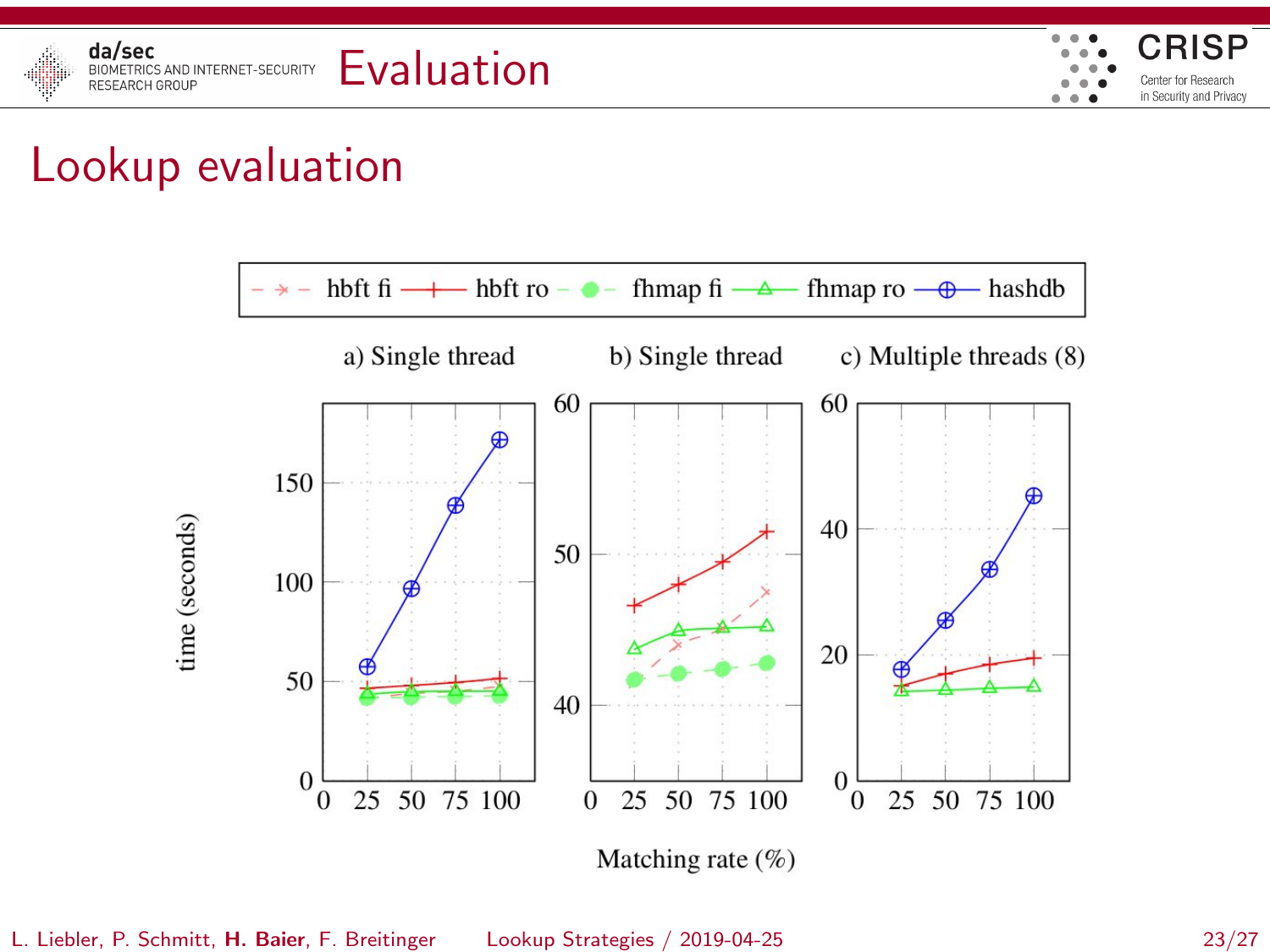

<span id="page-23-0"></span>

### Overall evaluation

|                                       | hashdb         | hbft         | fhmap          |
|---------------------------------------|----------------|--------------|----------------|
| Multithreading                        | $++$           | $\mathbf{0}$ | $\overline{0}$ |
| <b>Add Hashes</b>                     | $++$           |              | $^{++}$        |
| <b>Remove Hashes</b>                  | $++$           |              | $++$           |
| <b>Limited to RAM</b>                 | $++$           |              |                |
| <b>Transactions</b>                   | $^{++}$        |              |                |
| <b>Persistent Database</b>            | $++$           | $+$          | $^{+}$         |
| Prefilter                             | $+$            | $^{+}$       | $\overline{0}$ |
| <b>False Positives</b>                | $^{+}$         |              | $^{+}$         |
| <b>Memory Usage</b>                   |                | $^{+}$       | $^{+}$         |
| <b>Build Phase (Single)</b>           |                | $++$         | $++$           |
| <b>Build Phase (Multiple)</b>         | $^{+}$         | $++$         | $++$           |
| <b>Deduplication Phase (Single)</b>   |                |              | $^{+}$         |
| <b>Deduplication Phase (Multiple)</b> | -              |              | $+$            |
| <b>Lookup Phase (Single)</b>          | $\overline{a}$ | $++$         | $^{++}$        |
| <b>Lookup Phase (Multiple)</b>        | $\overline{0}$ | $++$         | $++$           |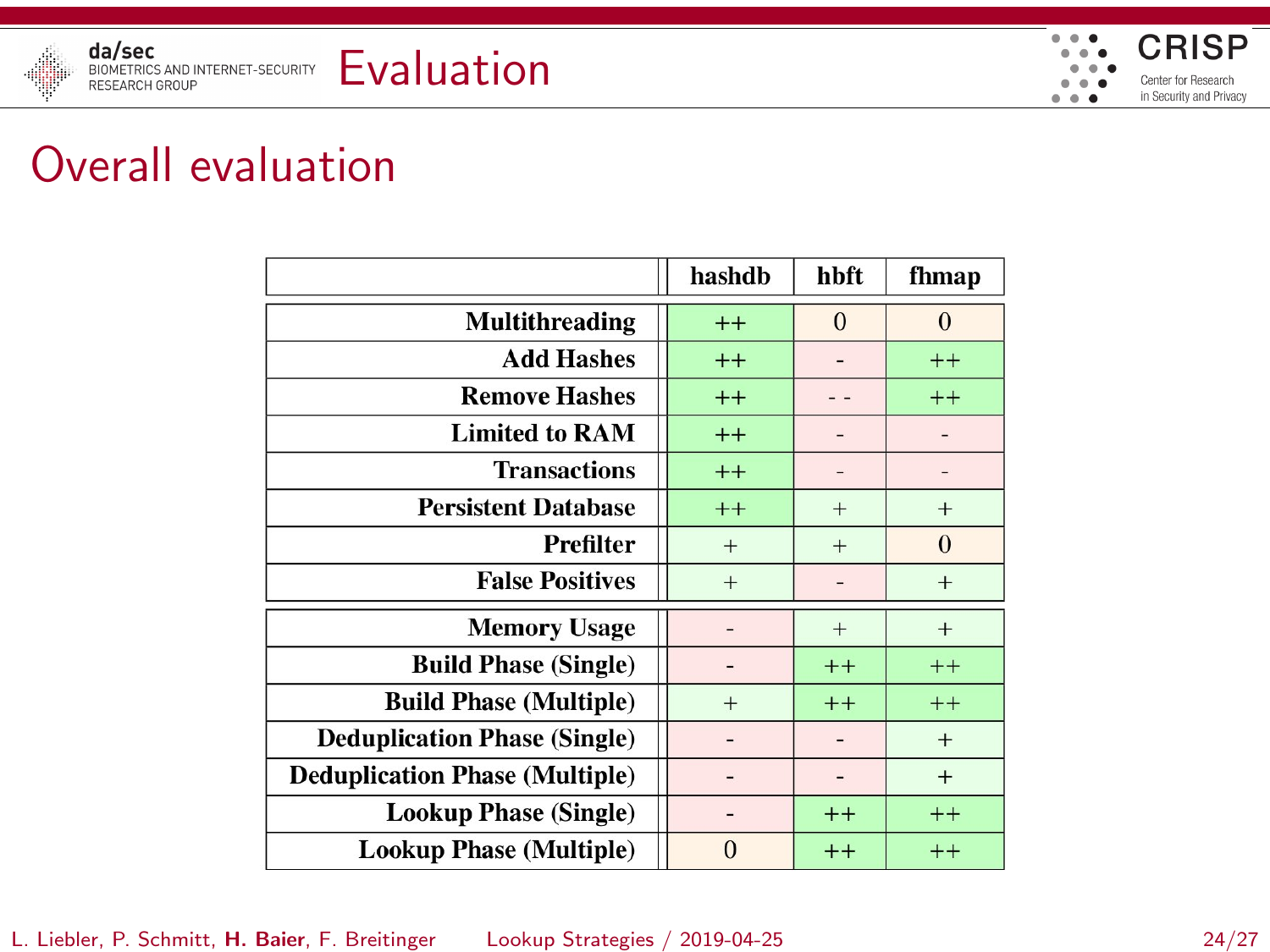





#### **[Candidates](#page-7-0)**

[Requirements / Capabilities](#page-14-0)

[Extensions to hbft and fhmap](#page-17-0)

#### [Evaluation](#page-20-0)

#### [Conclusion](#page-24-0)

L. Liebler, P. Schmitt, H. Baier, F. Breitinger [Lookup Strategies](#page-0-0) / 2019-04-25 25/27

<span id="page-24-0"></span>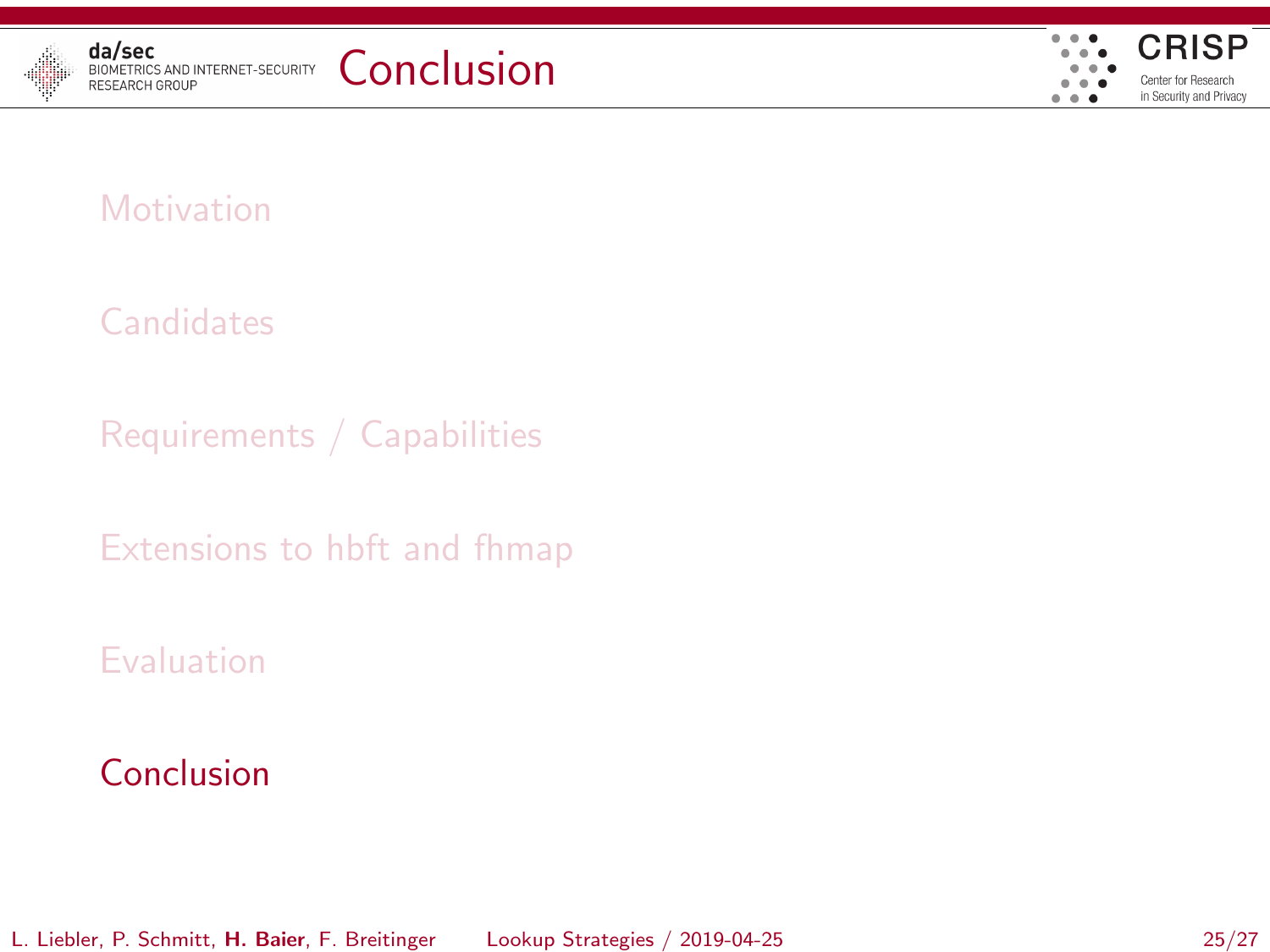

<span id="page-25-0"></span>

# Conclusion

- $\triangleright$  fhmap outperforms both hbft and hashdb for our use case
- $\triangleright$  Extending hbft is hard without loosing its advantages
- $\triangleright$  fhmap integrated into the memory carving engine